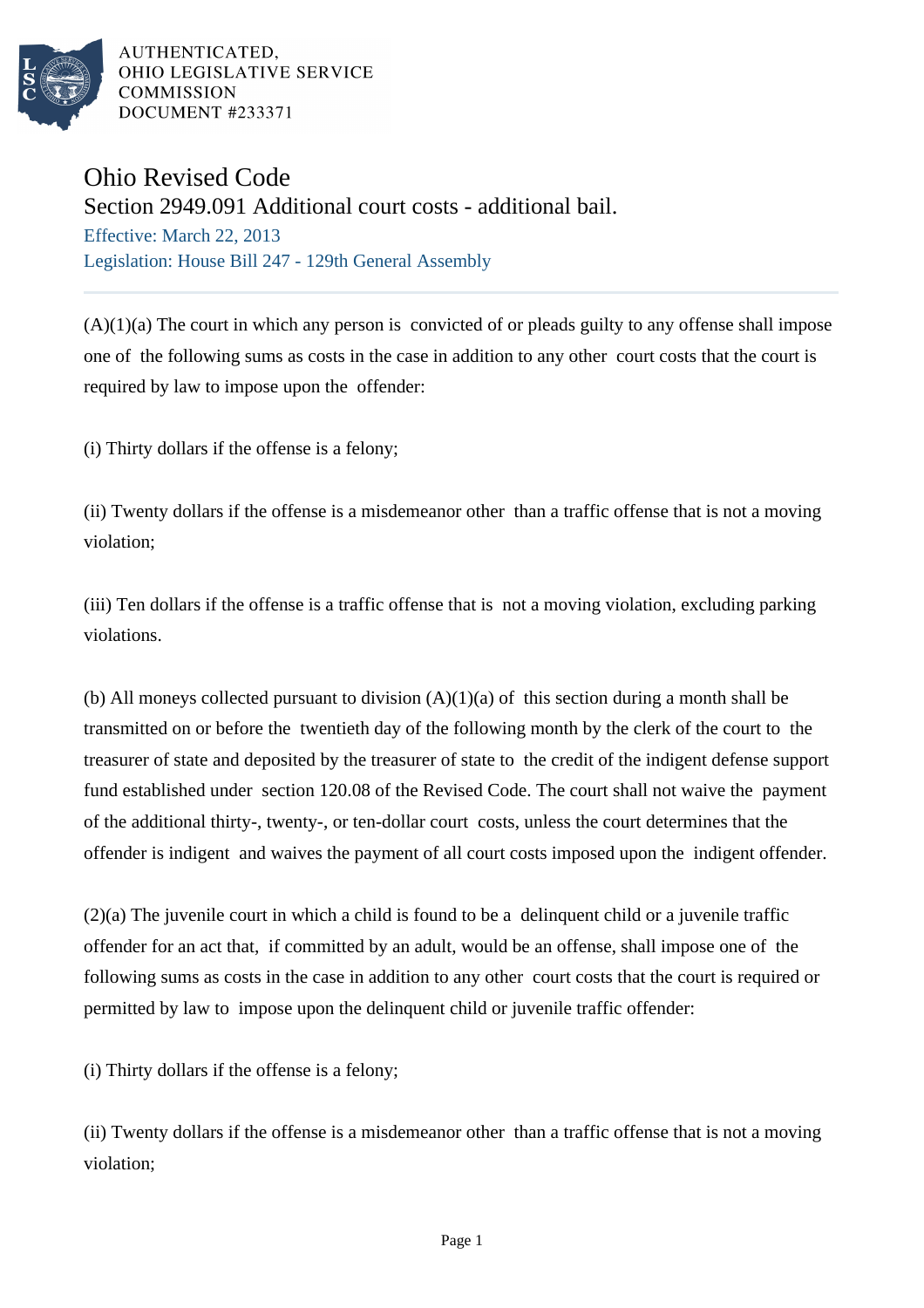

AUTHENTICATED. OHIO LEGISLATIVE SERVICE **COMMISSION DOCUMENT #233371** 

(iii) Ten dollars if the offense is a traffic offense that is not a moving violation, excluding parking violations.

(b) All moneys collected pursuant to division (A)(2)(a) of this section during a month shall be transmitted on or before the twentieth day of the following month by the clerk of the court to the treasurer of state and deposited by the treasurer of state to the credit of the indigent defense support fund established under section 120.08 of the Revised Code. The thirty-, twenty-, or ten-dollar court costs shall be collected in all cases unless the court determines the juvenile is indigent and waives the payment of all court costs, or enters an order on its journal stating that it has determined that the juvenile is indigent, that no other court costs are to be taxed in the case, and that the payment of the thirty-, twenty-, or ten-dollar court costs is waived.

(B) Whenever a person is charged with any offense described in division (A)(1) of this section, the court shall add to the amount of the bail the thirty, twenty, or ten dollars required to be paid by division (A)(1) of this section. The thirty, twenty, or ten dollars shall be retained by the clerk of the court until the person is convicted, pleads guilty, forfeits bail, is found not guilty, or has the charges dismissed. If the person is convicted, pleads guilty, or forfeits bail, the clerk shall transmit the thirty, twenty, or ten dollars on or before the twentieth day of the month following the month in which the person was convicted, pleaded guilty, or forfeited bail to the treasurer of state, who shall deposit it to the credit of the indigent defense support fund established under section 120.08 of the Revised Code. If the person is found not guilty or the charges are dismissed, the clerk shall return the thirty, twenty, or ten dollars to the person.

(C) No person shall be placed or held in a detention facility for failing to pay the additional thirty-, twenty-, or ten-dollar court costs or bail that are required to be paid by this section.

(D) As used in this section:

(1) "Moving violation" and "bail" have the same meanings as in section 2743.70 of the Revised Code.

(2) "Detention facility" has the same meaning as in section 2921.01 of the Revised Code.